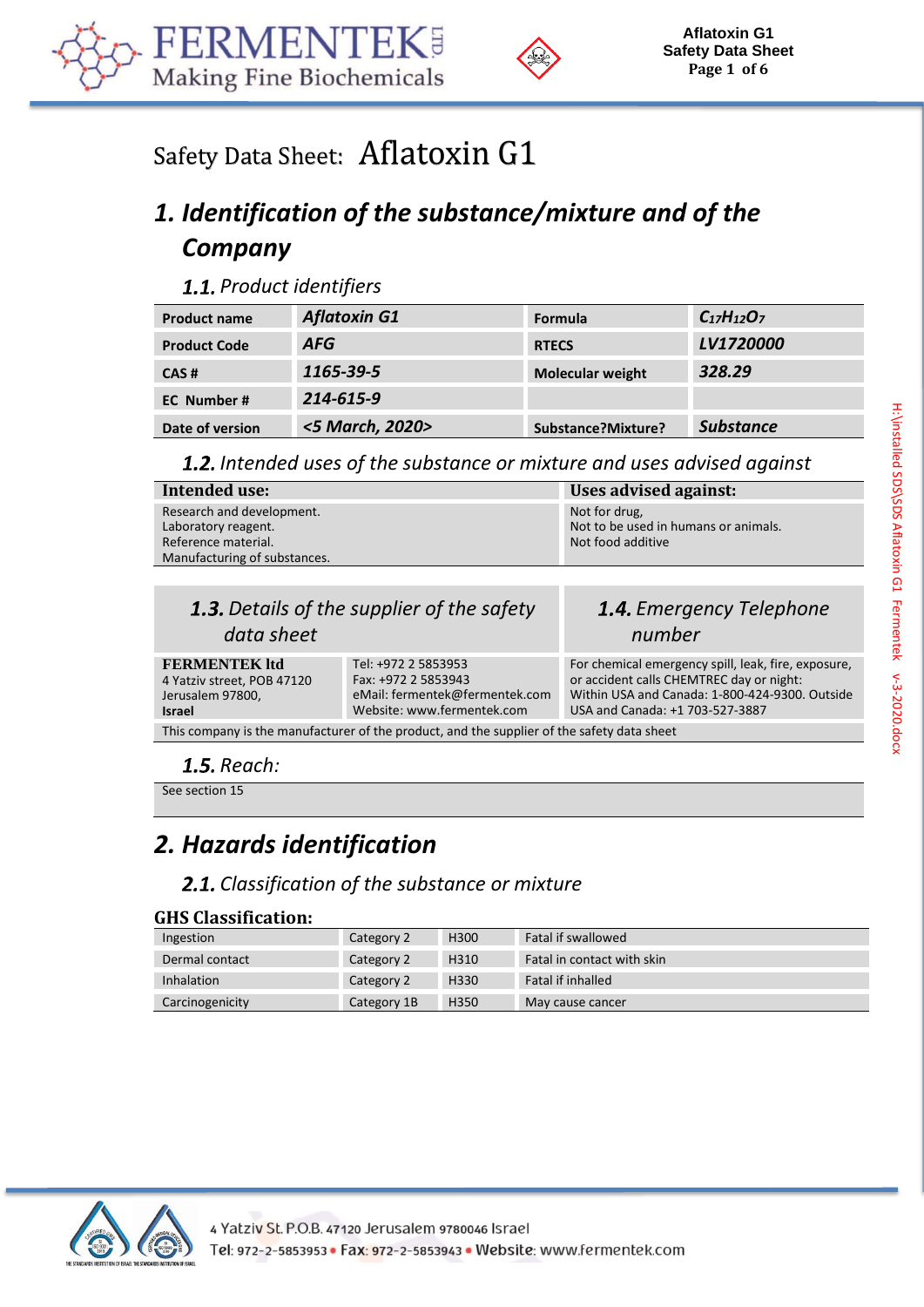



### *GHS Label elements, including precautionary statements*

Pictogram: **W** Signal word: {DANGER}

#### **GHS Hazard Statements**

| $H300 + H310 +$ | Fatal if swallowed, in contact with skin or if inhaled. |
|-----------------|---------------------------------------------------------|
| H330            |                                                         |
| H350            | May cause cancer                                        |
|                 | <b>GHS Precautionary Statements</b>                     |
| P201            | Obtain special instructions before use.                 |

| <b>FZUI</b>      | ODIANI SPECIAI MISLI UCLIONS DETOI E USE.                                    |
|------------------|------------------------------------------------------------------------------|
| P <sub>202</sub> | Do not handle until all safety precautions have been read and understood.    |
| P <sub>260</sub> | Do not breathe {dust/fume/gas/mist/vapors/spray}.                            |
| P <sub>262</sub> | Do not get in eyes, on skin, or on clothing                                  |
| P <sub>264</sub> | Wash {hands} thoroughly after handling.                                      |
| P <sub>280</sub> | Wear {protective gloves/protective clothing/eye protection/face protection}. |
| P <sub>284</sub> | Wear respiratory protection                                                  |

#### **GHS Response Phrases:**

| and Response I in ases.        |                                                                                                                       |
|--------------------------------|-----------------------------------------------------------------------------------------------------------------------|
| P308+313                       | If exposed or concerned: Get medical advice/attention                                                                 |
| P301+P310+<br><b>P330</b>      | IF SWALLOWED: Immediately call a POISON CENTER/doctor. Rinse mouth.                                                   |
| $P302 + P352 +$<br><b>P310</b> | IF ON SKIN: Wash with plenty of water. Immediately call a POISON CENTER/doctor                                        |
| P304 + P340 +<br><b>P310</b>   | IF INHALED: Remove person to fresh air and keep comfortable for breathing. Immediately call a<br>POISON CENTER/doctor |
| P361+364                       | Take off immediately all contaminated clothing and wash it before reuse.                                              |

#### *3. Composition/information on ingredients* **Substance**

| Supstance             |                                                                                          |  |
|-----------------------|------------------------------------------------------------------------------------------|--|
| Substance name:       | Aflatoxin G1                                                                             |  |
| Concentration         | 100%                                                                                     |  |
|                       | CAS Registry #:1165-39-5 EC#:214-615-9                                                   |  |
|                       | Molecular Formula: C17H12O;                                                              |  |
|                       | Molecular Weight: 328.2                                                                  |  |
| <b>Classification</b> | Acute Tox.(O) 2: H300 Acute Tox.(D) 2: H310 Acute<br>Tox.(I) 2: H330 Carcinogen 1B: H350 |  |
| Mixture?              | <b>Substance</b>                                                                         |  |

### *4. First Aid Measures*

### *Description of First Aid Measures*

| <b>General advice:</b> | Consult a physician. Show this safety data sheet to the doctor in attendance.                                                                                                                                          |
|------------------------|------------------------------------------------------------------------------------------------------------------------------------------------------------------------------------------------------------------------|
| Eye contact:           | Flush eyes with water as a precaution. After initial flushing, remove any contact lenses and<br>continue flushing for at least 15 minutes. Keep eye wide open while rinsing. If symptoms<br>persist, call a physician. |
| <b>Skin Contact:</b>   | Wash off with soap and plenty of water. Take victim immediately to hospital. Consult a<br>physician.                                                                                                                   |

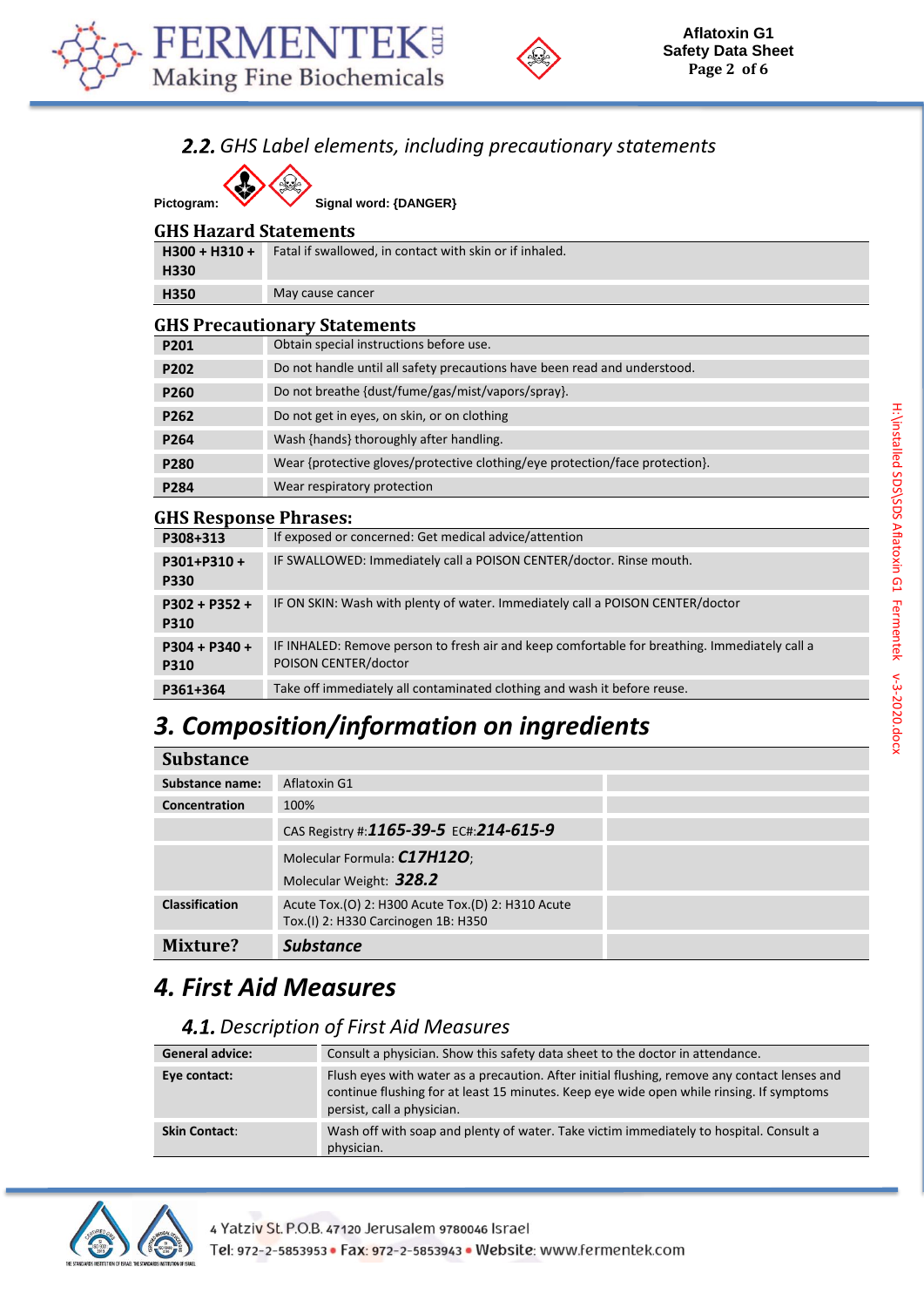



| Ingestion:  | Never give anything by mouth to an unconscious person. Wash out mouth with water. Do not<br>induce vomiting. If conscious, give half a litre of water to drink immediately. Transfer to<br>hospital as soon as possible. Consult a physician. |
|-------------|-----------------------------------------------------------------------------------------------------------------------------------------------------------------------------------------------------------------------------------------------|
| Inhalation: | If inhalled, move person into fresh air. If not breathing, give artificial respiration. Consult a<br>physician.                                                                                                                               |

#### *Most important symptoms and effects, both acute and delayed*

| <b>Skin Contact:</b> | There may be redness or whiteness of the skin in the area of exposure. Irritation or pain may<br>occur at the site of contact. Absorption through the skin may be fatal.                                                         |
|----------------------|----------------------------------------------------------------------------------------------------------------------------------------------------------------------------------------------------------------------------------|
| Eye contact:         | There may be severe pain. The eyes may water profusely.                                                                                                                                                                          |
| Ingestion:           | There may be soreness and redness of the mouth and throat. There may be vomiting.<br>Convulsions may occur. There may be loss of consciousness.                                                                                  |
| Inhalation:          | There may be shortness of breath with a burning sensation in the throat. Absorption through<br>the lungs can occur causing symptoms similar to those of ingestion. Convulsions may occur.<br>There may be loss of consciousness. |

# *Indication of any immediate medical attention and special*

#### *treatment needed*

No data available

### *5. Fire-fighting measures*

#### *Extinguishing media*

| Suitable extinguishing media   | Use water spray, alcohol-resistant foam, dry chemical or carbon dioxide. |
|--------------------------------|--------------------------------------------------------------------------|
| Unsuitable extinguishing media | None known                                                               |

#### *Other information*

| <b>Hazardous combustion products</b> | Carbon oxides,                                                                                   |
|--------------------------------------|--------------------------------------------------------------------------------------------------|
| <b>Advice for firefighters</b>       | Wear self-contained breathing apparatus for fire fighting if necessary.<br>Wear protective suit. |

### *6. Accidental release measures*

#### *Personal precautions, protective equipment and emergency procedures*

| Personal precautions | Use personal protective equipment as required. Keep people away from |
|----------------------|----------------------------------------------------------------------|
|                      | and upwind of spill/leak.                                            |

### *Environmental precautions*

| Environmental precautions | Prevent further leakage or spillage if safe to do so. Prevent product from |
|---------------------------|----------------------------------------------------------------------------|
|                           | entering drains.                                                           |

#### *Methods and material for containment and cleaning up*

| Methods for containment: | Prevent further leakage or spillage if safe to do so. Cover powder spill<br>with plastic sheet or tarp to minimize spreading. Dike far ahead of liquid<br>spill for later disposal.                                                                                                                                                                                                      |
|--------------------------|------------------------------------------------------------------------------------------------------------------------------------------------------------------------------------------------------------------------------------------------------------------------------------------------------------------------------------------------------------------------------------------|
| Methods for cleaning up: | Clean-up should be dealt with only by qualified personnel familiar with<br>the specific substance. Cover liquid spill with sand, earth or other non-<br>combustible absorbent material (e.g. sand, earth, diatomaceous earth,<br>and vermiculite). Cover powder spill with plastic sheet or tarp to<br>minimize spreading. Sweep up and shovel into suitable containers for<br>disposal. |

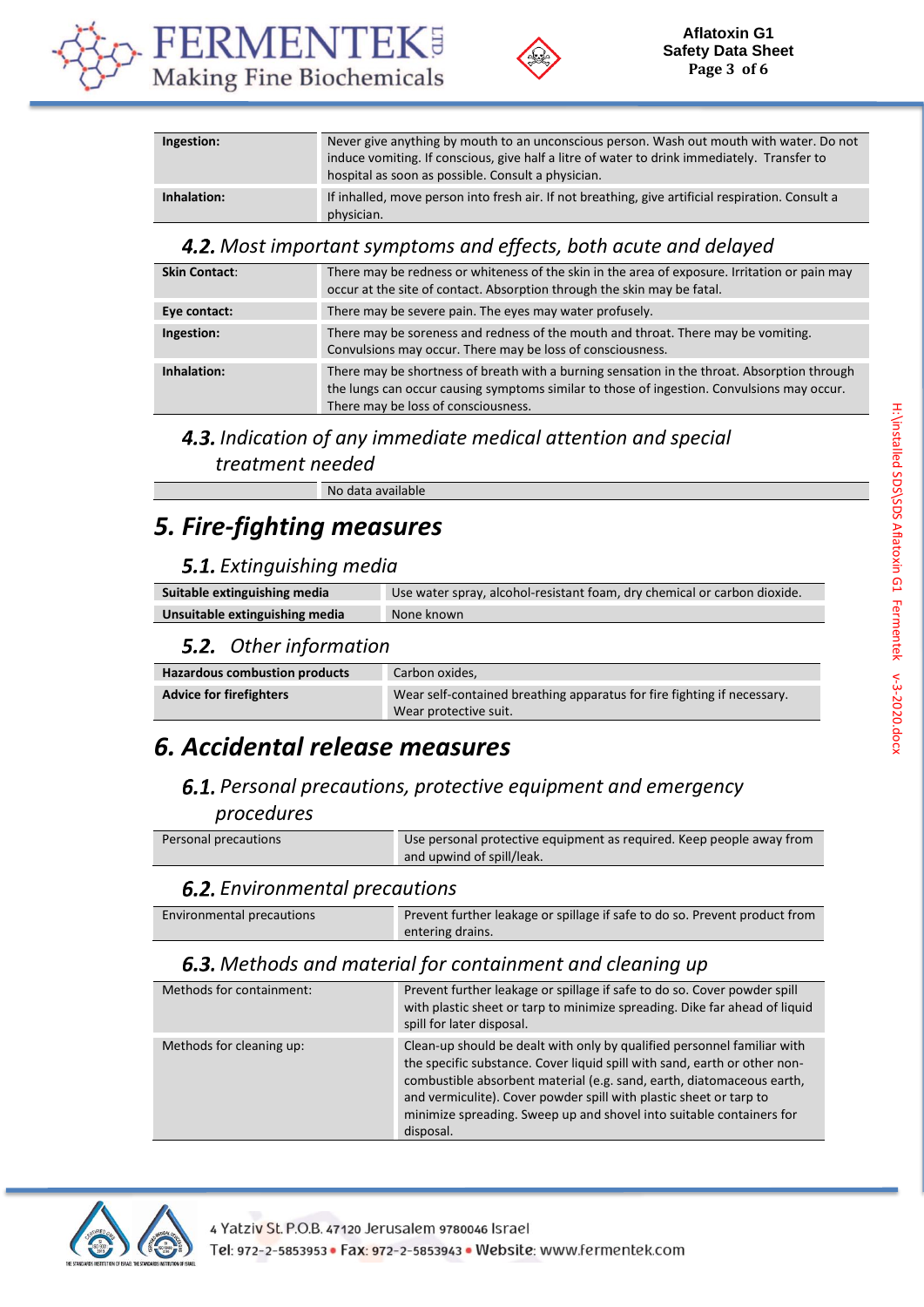



### *7. Handling and storage*

#### *Precautions for safe handling*

| Advice on safe handling: | Avoid contact with skin, eyes or clothing. Use personal protective<br>equipment as required. Wash contaminated clothing before reuse. Do<br>not breathe dust/fume/gas/mist/vapors/spray. Do not eat, drink or |
|--------------------------|---------------------------------------------------------------------------------------------------------------------------------------------------------------------------------------------------------------|
|                          | smoke when using this product.                                                                                                                                                                                |

#### *Conditions for safe storage, including any incompatibilities*

| <b>Storage Conditions:</b> | Keep container tightly closed in a dry and well-<br>ventilated place.<br>Keep out of the reach of children.<br>Reportedly, Light sensitive.<br>Store at -20 °C. |
|----------------------------|-----------------------------------------------------------------------------------------------------------------------------------------------------------------|
| Suitable packaging         | Must only be kept in original packaging.                                                                                                                        |
| Incompatible materials:    | None known based on information available.                                                                                                                      |

## *8. Exposure Controls/Personal Protection*

### *Control parameters*

| Control parameters | Components with workplace control parameters |
|--------------------|----------------------------------------------|

#### *Exposure controls*

#### **Appropriate engineering controls**

- Engineering Controls: Showers, Eyewash stations, Ventilation systems
- Avoid contact with skin, eyes and clothing. Wash hands before breaks and immediately after handling the product.
- Use fumehood for routine work.

### *Personal protective equipment*

The employer/end user, prior to use of this product should perform all recommendations below are advisory in nature and a risk assessment. The type of protective equipment must be selected based on the amount and concentration of the dangerous material being used in the workplace.

#### *[PPE=Personal Protection Equipment]*

| Where risk assessment shows air-purifying respirators are appropriate use a fullface particle<br>respirator type N100 (US) or type P3 (EN 143) respirator cartridges as a backup to engineering<br>controls. If the respirator is the sole means of protection, use a full-face supplied air<br>respirator. Use respirators and components tested and approved under appropriate<br>government standards such as NIOSH (US) or CEN (EU). |
|------------------------------------------------------------------------------------------------------------------------------------------------------------------------------------------------------------------------------------------------------------------------------------------------------------------------------------------------------------------------------------------------------------------------------------------|
| Handle with gloves. Gloves must be inspected prior to use. Use proper glove removal                                                                                                                                                                                                                                                                                                                                                      |
|                                                                                                                                                                                                                                                                                                                                                                                                                                          |
| techniques to avoid skin contact with this product. Dispose of contaminated gloves after use                                                                                                                                                                                                                                                                                                                                             |
| in accordance with applicable laws and good laboratory practices, and wash and dry hands                                                                                                                                                                                                                                                                                                                                                 |
| Use a face shield and safety glasses. Use equipment for eye protection tested and approved                                                                                                                                                                                                                                                                                                                                               |
|                                                                                                                                                                                                                                                                                                                                                                                                                                          |
| under appropriate government standards such as NIOSH (US) or EN 166 (EU)                                                                                                                                                                                                                                                                                                                                                                 |
| Handle with gloves. Gloves must be inspected prior to use. Use proper glove removal                                                                                                                                                                                                                                                                                                                                                      |
| technique (without touching glove's outer surface) to avoid skin contact with this product.                                                                                                                                                                                                                                                                                                                                              |
|                                                                                                                                                                                                                                                                                                                                                                                                                                          |
| Dispose of contaminated gloves after use in accordance with applicable laws and good                                                                                                                                                                                                                                                                                                                                                     |
| laboratory practices. Wash and dry hands. The selected protective gloves have to satisfy the                                                                                                                                                                                                                                                                                                                                             |
| specifications of Regulation (EU) 2016/425 and the standard EN 374 derived from it.                                                                                                                                                                                                                                                                                                                                                      |
|                                                                                                                                                                                                                                                                                                                                                                                                                                          |

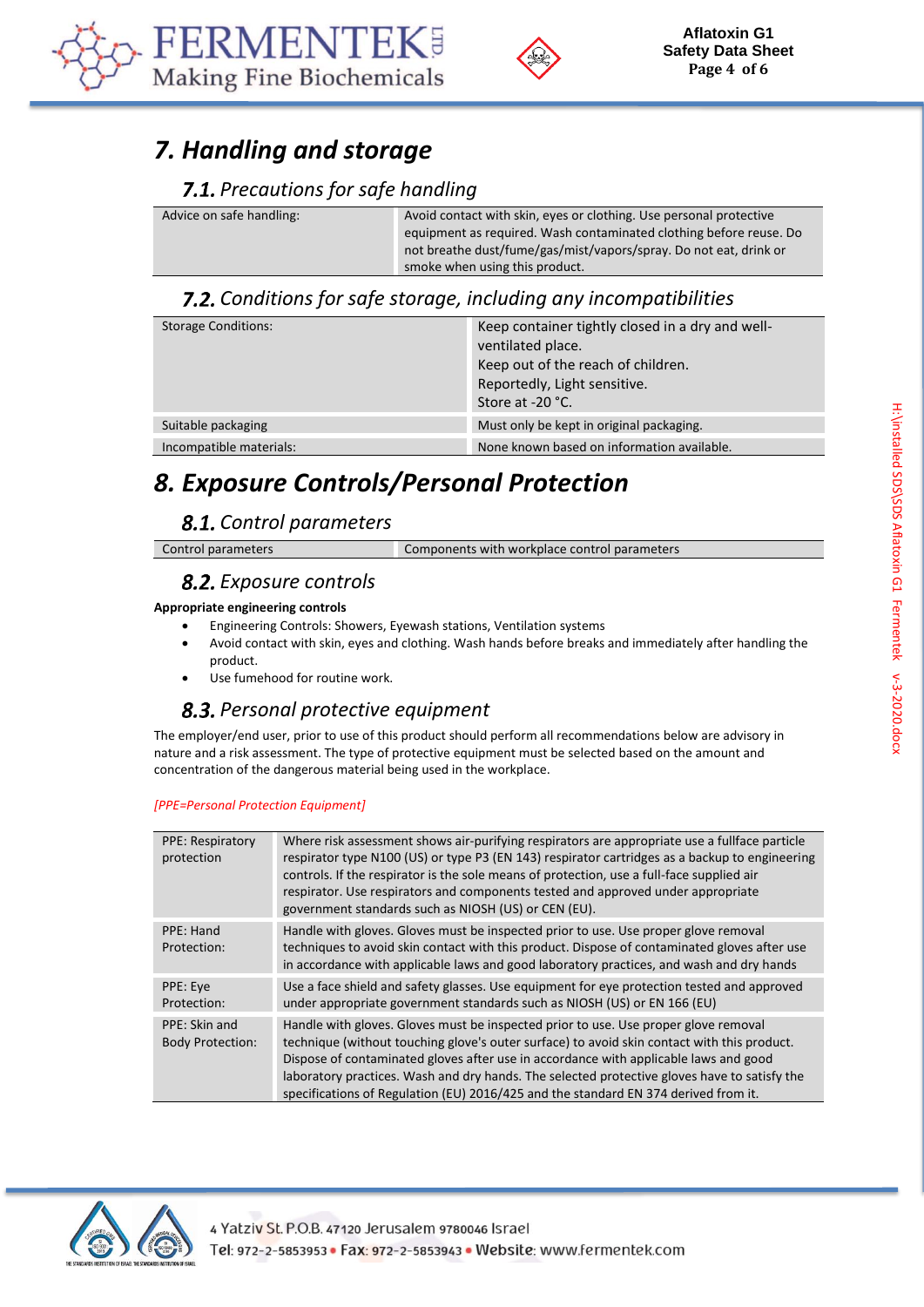



## *9. Physical and chemical properties*

#### *Physical / chemical properties*

| <b>Physical State at room temperature</b>                          | Solid / powder |
|--------------------------------------------------------------------|----------------|
| Color                                                              | White          |
| Melting/freezing point                                             | 269°C          |
| Alle Constitution of the constitution of the service of the little |                |

No further safety relevant data are available

# *10. Stability and reactivity*

| <b>Reactivity:</b>                        | No information available.          |
|-------------------------------------------|------------------------------------|
| <b>Chemical stability:</b>                | Stable under normal conditions.    |
| <b>Conditions to avoid</b>                | Heat, flames and sparks. Sunlight. |
| Incompatible materials                    | Strong reducers and exidizers      |
| <b>Possibility of Hazardous Reactions</b> | None under normal processing       |
| <b>Hazardous decomposition products</b>   | Carbon oxides                      |

## *11. Toxicological information*

### *Information on toxicological effects*

#### **The toxicological effects of this product have not been thoroughly studied.**

| <b>Acute Toxicity</b>                        | Intraperitoneal, rat; LD50= 14.9 mg/kg                                                                                                                                                                                       |
|----------------------------------------------|------------------------------------------------------------------------------------------------------------------------------------------------------------------------------------------------------------------------------|
| Skin corrosion/irritation:                   | No quantitative data available                                                                                                                                                                                               |
| Serious eye damage/eye irritation:           | No quantitative data available                                                                                                                                                                                               |
| Respiratory or skin sensitization/corrosion: |                                                                                                                                                                                                                              |
| Germ cell mutagenicity:                      | Probable human mutagen. Laboratory results have shown<br>mutagenicity in several model systems (including human).                                                                                                            |
| Carcinogenicity:                             | Known human carcinogen.<br>IARC: Group 1: Carcinogenic to humans (Aflatoxin-B11)                                                                                                                                             |
| Reproductive toxicity / Teratogenicity:      | Probable human reproductive toxin/teratogen. Several laboratory<br>studies have shown strong reproductive toxicity/teratogenicity in<br>animal models. This effect may be extrapolated to have similar<br>effects in humans. |
| STOT-SE - single exposure (GHS):             | No data available                                                                                                                                                                                                            |
| STOT-SE - repeated exposure (GHS):           | Liver                                                                                                                                                                                                                        |
| <b>Aspiration hazard:</b>                    | No data available                                                                                                                                                                                                            |

#### *Additional information*

RTECS number **LV1720000** 

## *12. Ecological Information*

| <b>Eco-Toxicity</b>   | No further relevant information available  |
|-----------------------|--------------------------------------------|
| Other adverse effects | No further relevant information available. |

### *13. Disposal Considerations*

#### *Waste treatment methods*

| Waste from residues / unused products | Dispose of in accordance with local regulations |
|---------------------------------------|-------------------------------------------------|
| <b>Contaminated packaging</b>         | Dispose of as unused product                    |